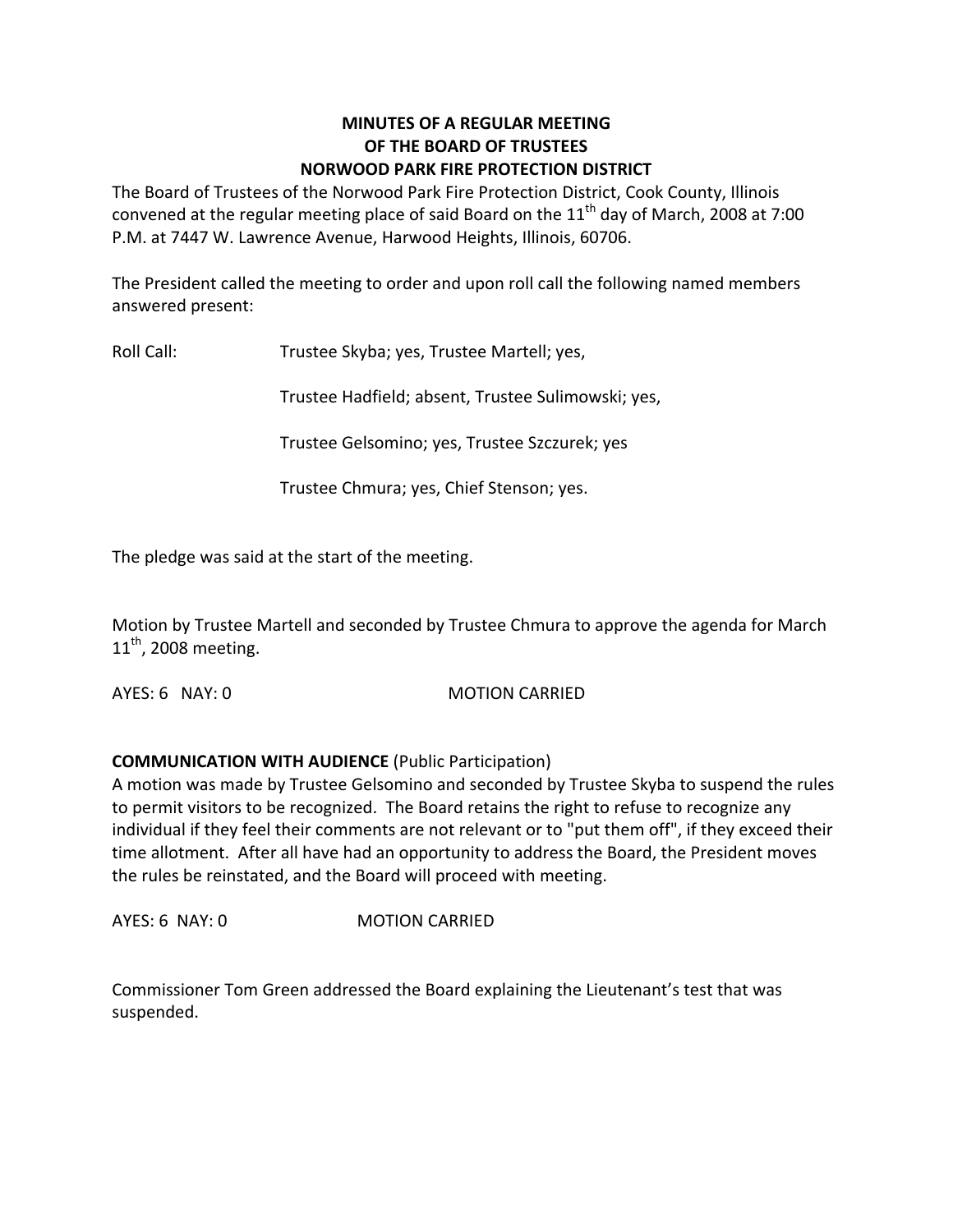A motion was made by Trustee Skyba and seconded by Trustee Martell to approve the payment of all current bills.

| Roll Call:     | Trustee Skyba; yes, Trustee Martell; yes,          |
|----------------|----------------------------------------------------|
|                | Trustee Hadfield; absent, Trustee Sulimowski; yes, |
|                | Trustee Gelsomino; yes, Trustee Szczurek; yes,     |
|                | Trustee Chmura; yes.                               |
| AYES: 6 NAY: 0 | <b>MOTION CARRIED</b>                              |

A motion was made by Trustee Gelsomino and seconded by Trustee Chmura to approve the minutes of the Regular meeting held on February 12<sup>th</sup>, 2008.

Roll Call: Trustee Skyba; present, Trustee Martell; yes,

Trustee Hadfield; absent, Trustee Sulimowski; yes,

Trustee Gelsomino; yes, Trustee Szczurek; yes,

Trustee Chmura; yes.

AYES: 5 PRESENT:1 NAY: 0 MOTION CARRIED

#### **TREASURER'S REPORT**

Schedule of Assets (Arising from Cash Transactions) February 29, 2008

#### Assets

| Checking and money market accounts (interest rate): |           |
|-----------------------------------------------------|-----------|
| Plaza Bank checking (0.245%)                        | 1.250     |
| Plaza Bank money market (4.827%)                    | 1,116,871 |
| Plaza Bank                                          | 10,113    |
| Total checking and money market accounts            | 1,128,694 |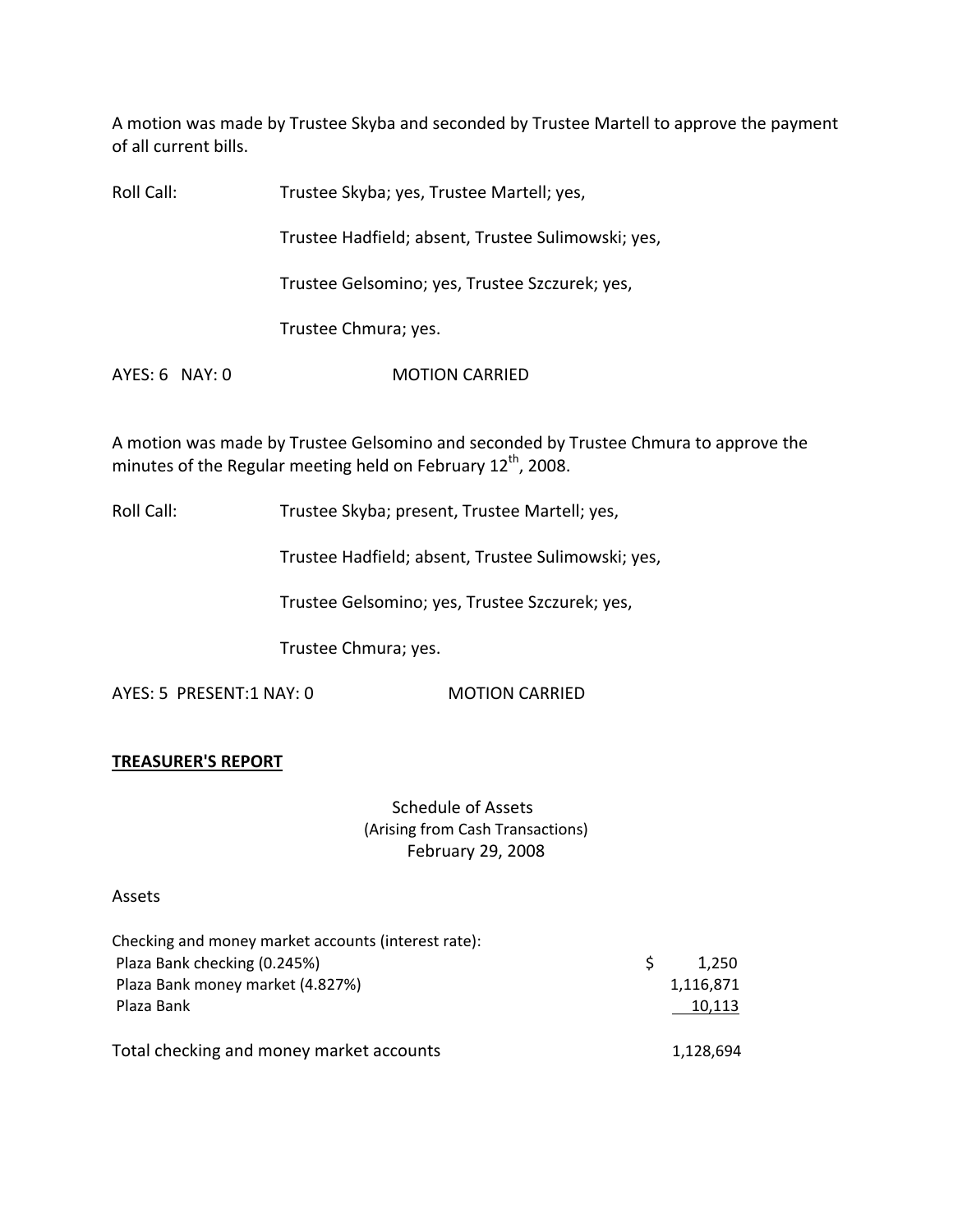| Certificates of deposit (interest rate and maturity):    |             |
|----------------------------------------------------------|-------------|
| $1st$ Chicago Bank (5.25% 03/07/08)                      | 452,348     |
| Plaza Bank (4.66% 01/17/09)                              | 110,732     |
| Plaza Bank (5.25% 06/23/08)                              | 1,405,621   |
| Midwest Bank (5.35% 05/10/08)                            | 422,059     |
| Parkway Bank and Trust (5.00% 08/07/08)                  | 316,449     |
| Total certificates of deposit                            | 2,707,209   |
| Total checking, money market and certificates of deposit | \$3,835,903 |

Trustee Martell stated that a CD matured at First Chicago Bank which was earning 5.25%, The best rate he could find was at Parkway Bank and Trust which was 4.110% for a 6 month CD. Plaza bank stated they would not honor the 5.25% that was transferred from the money market back into the CD. We are checking into options. Chief Stenson stated that as of now the District received \$1,028,000.00 in tax money. There is 1.5 million in the Money Market and Pension fund has received \$74,000.00. Trustee Chmura asked about opening up CD's and not another Money market account with Parkway. Discussion.

Motion by Trustee Skyba, seconded by Trustee Chmura to approve the Treasurer's report as presented from the Financial Statement for February 2008**.**

| Roll Call: | Trustee Skyba; yes, Trustee Martell; yes,          |
|------------|----------------------------------------------------|
|            | Trustee Hadfield; absent, Trustee Sulimowski; yes, |
|            | Trustee Gelsomino; yes, Trustee Szczurek; yes,     |
|            | Trustee Chmura; yes.                               |
|            |                                                    |

AYES: 6 NAY: 0 **MOTION CARRIED** 

# **Chiefs Report:**

All Trustees received a copy of the alarm report.

All Trustees received a copy of the inspection report along with the list of completed inspections for this month. Discussion.

Nationwide Deferred Compensation will be out March 31<sup>st</sup> and April 1<sup>st</sup> and 2<sup>nd</sup> if anybody would like to meet with them.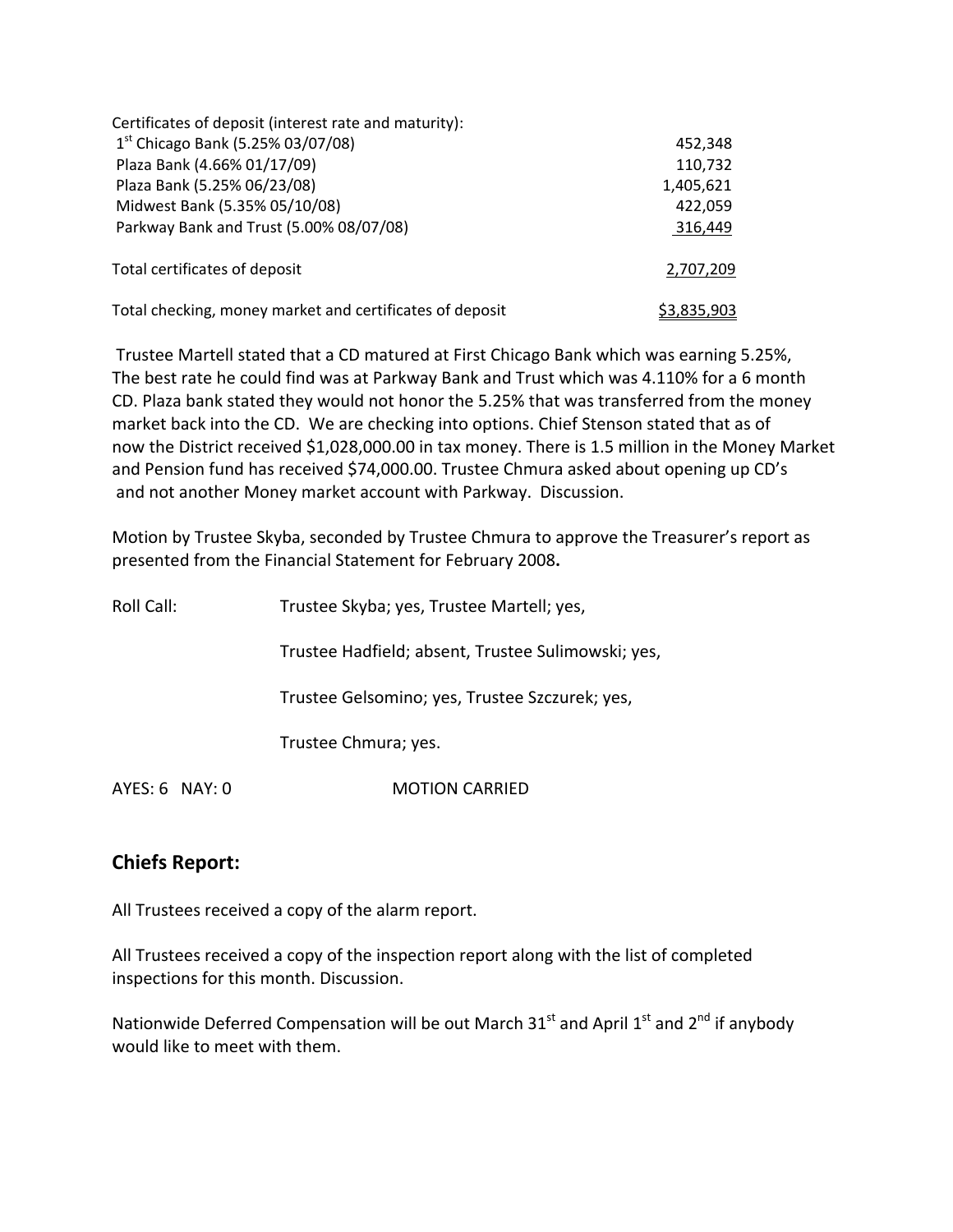Payroll is on schedule. Cyndi was on the phone with Paychex for about 5 hours today. Tomorrow they are coming out to run the first payroll.

Web site update- we are still looking for more pictures to add. We will then put updated minutes from the Board meetings. We are hoping to go live by the end of the month.

Harwood Heights Lawrence Avenue Streetscape is starting and things are going to be messy. Nicor has started and things are going to be torn up for awhile. Trustee Martell suggested that if they tear up the driveway we could add heaters under the concrete. Discussion.

Last year Pennoyer School had Lime Energy come out and evaluate their building for a grant that would replace all of their light fixtures. This year Lime Energy came here to evaluate our building and there is a grant available. The cost would be \$17,000 with a possible cost to the District of \$5,700. There would be a savings of about \$7,000 per year. The \$17,000 is estimated to be recovered in 2.2 years. They would replace each light fixture in the building. Trustee Chmura is requesting that a spreadsheet be made showing any savings.

Everyone received a copy of the MABAS 20 dues; they went up \$2,000 due to the division purchasing a Hazardous Materials vehicle and Arson vehicle.

We received the snow plow and it worked great. The next move is to sell the 1979 Green Machine. Unsure how to come up with a price for this. Discussion. It was decided to go to a closed bid for the purchase of the Green Machine.

The Equipment Committee will be getting one more bid on the kitchen remodel.

A motion was made by Trustee Martell and seconded by Trustee Skyba to accept the Chiefs report as presented for February 2008.

AYES: 6 NAY: 0 MOTION CARRIED

## **Presidents Report:**

Trustee Sulimowski stated that he has nothing at this time.

## **Correspondence:**

Letter thanking Stanley Koy for the installation of a child safety seat.

Card from a patient thanking Paramedics Kurt Seiler and Phil Pawlowski.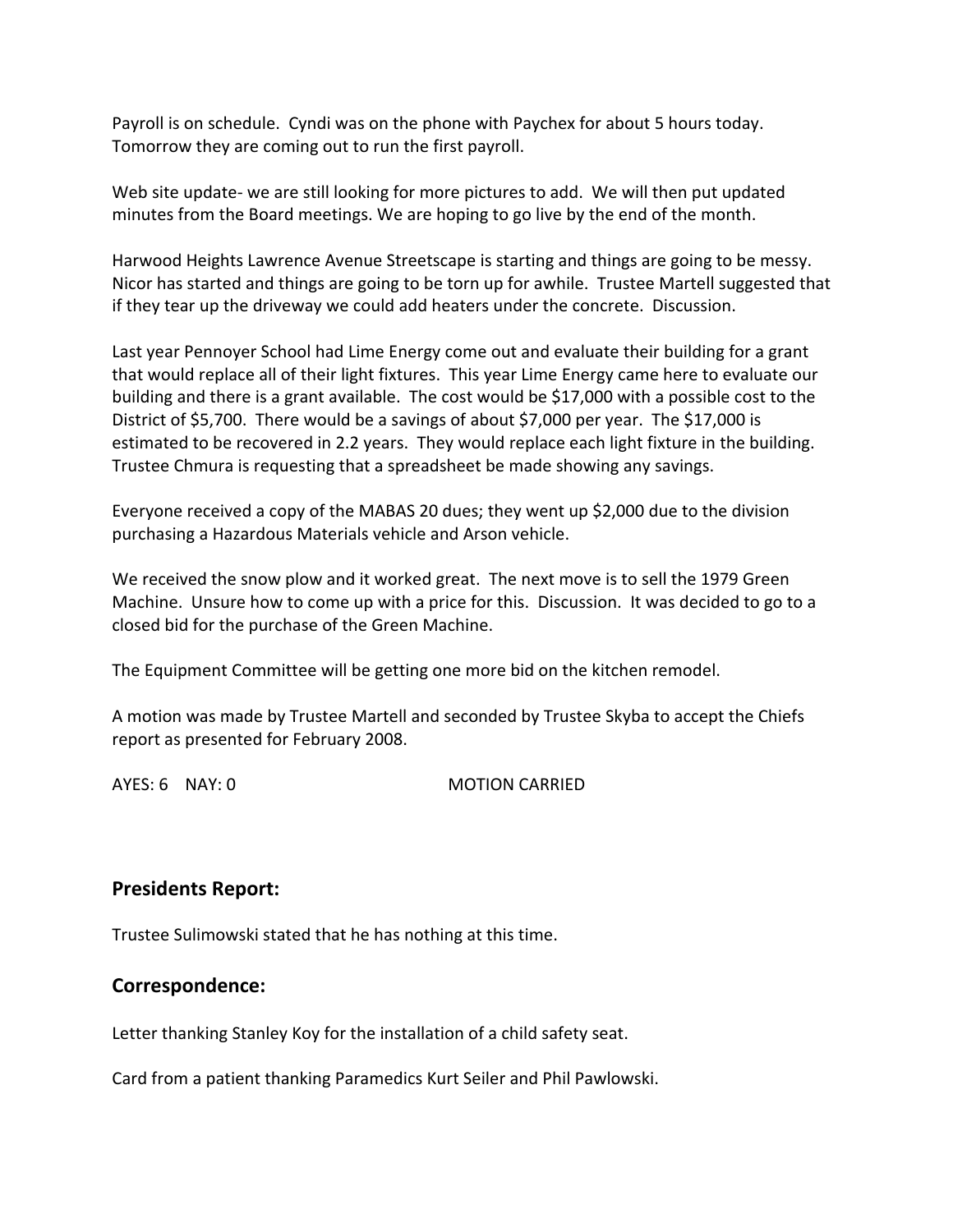# **Committee Reports:**

Finance Committee‐ Chairman Trustee Chmura stated there was a finance committee meeting this week. Payroll was discussed due to an issue that was found. Problems were found when Paychex did an audit on Ceridians payroll. Medicare was not taken out on the Deferred Compensation amount. The firefighters need to have 1.45% taken out of their Pebsco contribution as of the start of this year. Another issue is that Trustee Skyba's paycheck had no Medicare or Social Security taken out, this has been corrected by Paychex. It is the Finance Committees recommendation to have Paychex rectify the tax issue as of January 1, 2008. Discussion. A letter will be sent to each employee with the figures that are needed to satisfy Medicare. Trustee Chmura states that he will be talking to the auditors asking why they did not find this. Trustee Chmura and Trustee Sulimowski would like to thank Deputy Chief Kovalcik and Cyndi with the information that was given and the research that was done for the Finance Committee. Discussion.

Everyone received a letter from Crowe Chizek with the Audit quote for this fiscal year which is \$20,900.00. Discussion.

Building and Equipment Committee‐ Chairman Trustee Hadfield is absent. Chief commented on the snow plow already. The kitchen bids so far have been in the mid \$20,000. Discussion on the bathroom needing to be remodeled.

Technology and PR Media Committee‐ Chairman Trustee Sulimowski stated the Chief had explained the web site and how it will be going live soon. Norridge is having its  $60<sup>th</sup>$  Anniversary and he feels that the Board should be there.

Policy Committee‐ Chairman Trustee Gelsomino stated there is nothing to report at this time.

Pension Fund‐ Trustee Martell stated there is a meeting coming up in April. They will have to meet with the different vendors. The Department of Insurance actuarial was received and the figure is \$750,621.00. Discussion.

Trustee Sulimowski asked if there will be people presenting at the April meeting. Trustee Martell stated they may have a special meeting before then. Discussion. Trustee Chmura stated he feels that they should hold the meeting in the Board room and allow anyone to sit in. Discussion.

# **Old Business:**

None.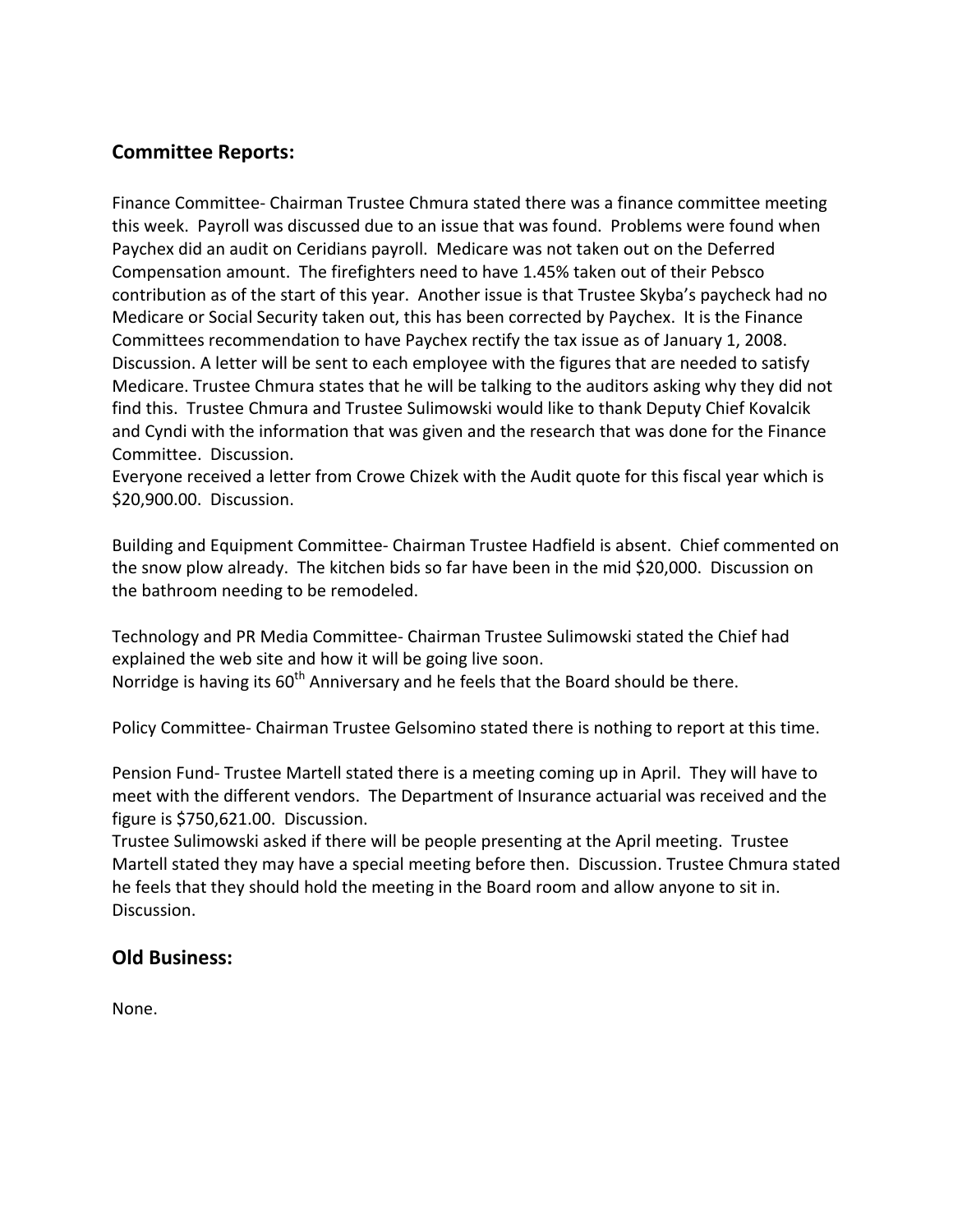### **New Business**:

Motion to pay the Pension fund \$35,050.00 due from the Government Fund as shown in the June 30, 2007 audit.

Discussion on motion.

Motion by Trustee Skyba and seconded by Trustee Martell to table the payout of \$35,050.00 to the Pension Fund due from the Governmental Fund as shown in the June 30, 2007 audit.

VOICE VOTE

AYES: 6 NAY: 0 MOTION CARRIED

Motion by Trustee Skyba and seconded by Trustee Sulimowski to go into Executive Session to discuss personnel, salary and approve the Executive minutes from January  $8^{th}$ , 2008.

Roll Call: Trustee Skyba; yes, Trustee Martell; yes,

Trustee Hadfield; absent, Trustee Sulimowski; yes,

Trustee Gelsomino; yes, Trustee Szczurek; yes,

Trustee Chmura; yes.

AYES: 6 NAY: 0 MOTION CARRIED

Went into Executive Session at 8:00 pm.

Returned from Executive Session at 8:34 pm. All present. The Board approved the Executive minutes from January  $8^{th}$ , 2008. No other votes taken.

Motion by Trustee Martell and seconded by Trustee Chmura to amend the March 11th, 2008 agenda, to add the Crowe Chizek bid.

VOICE VOTE

AYES: 6 NAY: 0 **MOTION CARRIED**